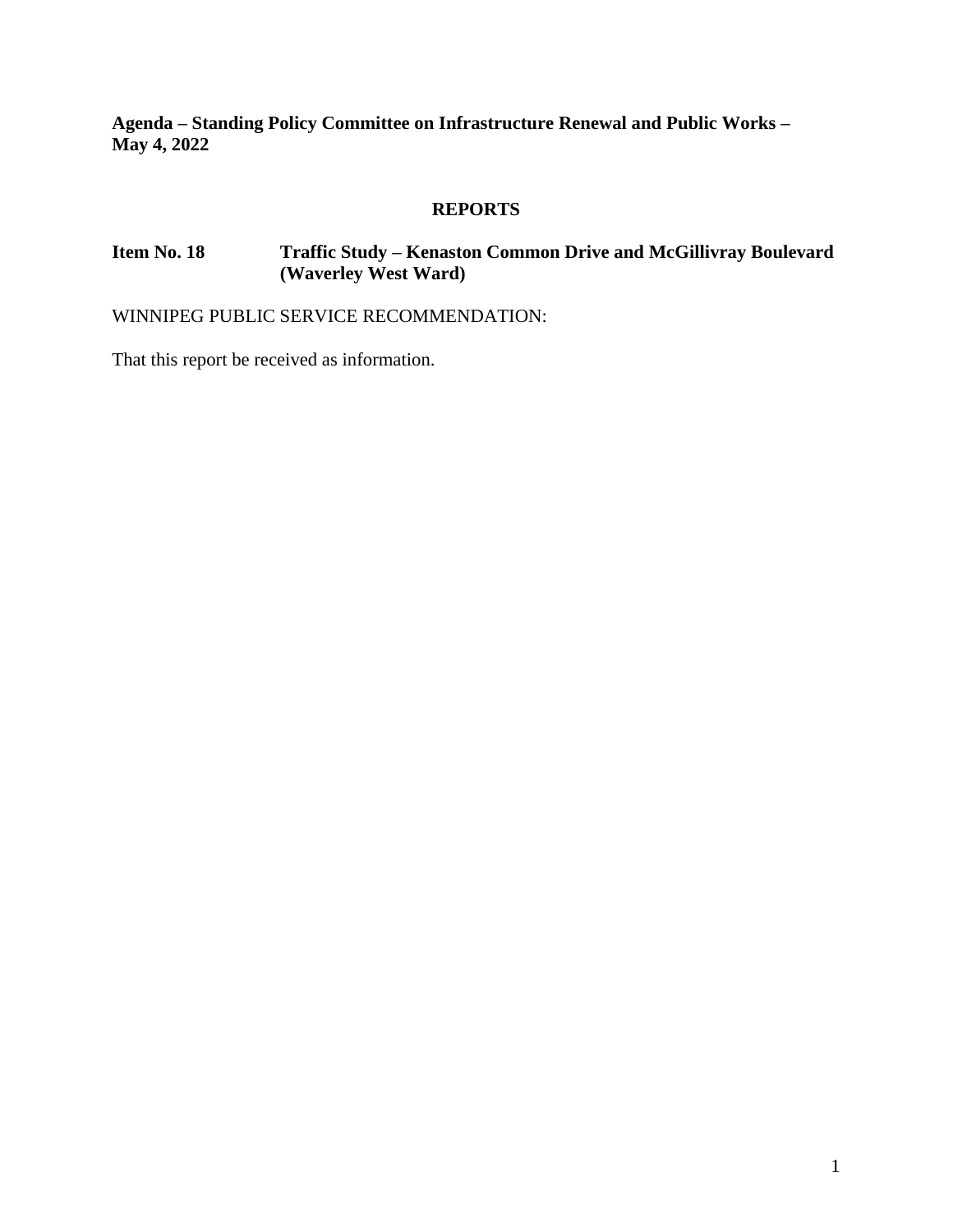## **Agenda – Standing Policy Committee on Infrastructure Renewal and Public Works – May 4, 2022**

# DECISION MAKING HISTORY:

# STANDING COMMITTEE RECOMMENDATION:

On April 6, 2022, the Standing Policy Committee on Infrastructure Renewal and Public Works laid the matter over to its meeting on May 4, 2022.

On March 8, 2022, the Standing Policy Committee on Infrastructure Renewal and Public Works laid the matter over to its meeting on April 6, 2022.

On November 5, 2021, the Standing Policy Committee on Infrastructure Renewal and Public Works granted an extension of time of 120 days for the Winnipeg Public Service to report back on the matter.

On May 12, 2021, the Standing Policy Committee on Infrastructure Renewal and Public Works concurred in the recommendation of the Assiniboia Community Committee and directed the Winnipeg Public Service to report back to the Standing Committee in 150 days.

COMMUNITY COMMITTEE RECOMMENDATION:

On May 3, 2021, the Assiniboia Community Committee passed the following motion:

WHEREAS the Costco on Kenaston Common has recently expanded their parking lot to accommodate an increase in customers;

AND WHEREAS south bound Kenaston Common traffic volumes do not have sufficient time for a left turn onto McGillivray Blvd., resulting in vehicles navigating the turn on yellows and sometimes red lights;

THEREFORE BE IT RESOLVED that the Standing Policy Committee on Infrastructure Renewal and Public Works be requested to direct the Winnipeg Public Service to determine if the following is warranted:

- 1. A left turn signal for traffic turning eastbound onto McGillivray Boulevard from Kenaston Common Drive; and
- 2. Allowing both southbound lanes on Kenaston Common Drive to turn left onto McGillivray Boulevard.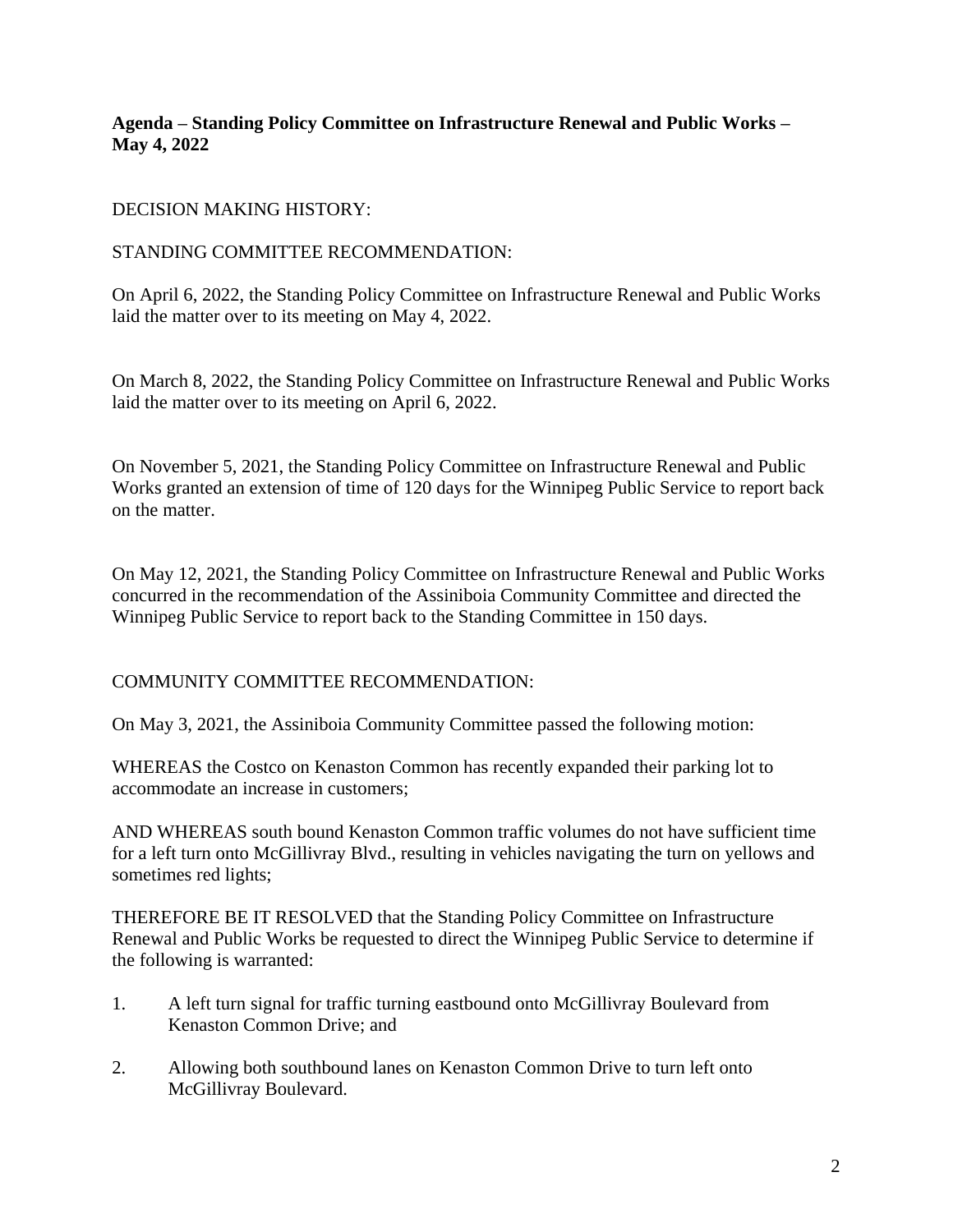# **ADMINISTRATIVE REPORT**

**Title:** Traffic Study – Kenaston Common Drive and McGillivray Boulevard

**Critical Path:** Standing Policy Committee on Infrastructure Renewal and Public Works

| <b>AUTHORIZATION</b>   |            |            |  |  |  |  |  |  |  |  |
|------------------------|------------|------------|--|--|--|--|--|--|--|--|
| <b>Department Head</b> | <b>CFO</b> | <b>CAO</b> |  |  |  |  |  |  |  |  |
| J. Berezowsky          | N/A        | M. Jack    |  |  |  |  |  |  |  |  |
|                        |            |            |  |  |  |  |  |  |  |  |

## **EXECUTIVE SUMMARY**

The McGillivray Boulevard and Kenaston Common Drive/Columbia Drive intersection and adjacent intersections on McGillivray Boulevard were reviewed in July 2021 as part of a Traffic Signal Timing Corridor Review. The corridor review involved reviewing all recent 311 cases, updating available traffic counts, updating signal timing plans to match current timing practices, optimizing the traffic model, and then installing the signal timing. The corridor review resulted in changes to pedestrian timings, all red times, cycle lengths, the amount of time given to each traffic direction, and coordination between signals.

This report presents the findings of a traffic study for the intersection of McGillivray Boulevard and Kenaston Common Drive/Columbia Drive which investigated potential modifications to improve the ability for motorists to exit southbound from the Kenaston Common shopping area. Two specific scenarios were assessed:

#### **1. The addition of a southbound protected-permissive left turn phase.**

Adding a separate left turn arrow phase generally results in an increase of overall average intersection delay and reduces the total intersection vehicular capacity because the time for the left turn arrow phase must be taken from other movements, or added to the total cycle length. To benefit from a left turn phase, the left turn vehicular volume must represent a significant portion of the total intersection volume or the intersection must have a demonstrated history of collisions that are attributed to left-turning vehicles.

A traffic count and site observations were completed in November 2021. Based on this analysis, a southbound left (SBL) turn phase is not warranted and is not recommended at this time.

#### **2. Permitting both southbound lanes to turn left onto McGillivray Boulevard.**

Modifying the lane designations from one dedicated southbound left lane with one through lane to one dedicated southbound left lane with one shared southbound left/through lane would require split phasing to completely separate the northbound and southbound movements. Accommodating the split phasing would require the cycle length be increased from 100 seconds to greater than 120 seconds and would have impacts on signal timing along adjacent intersections on the McGillivray Boulevard corridor, as these intersections are coordinated.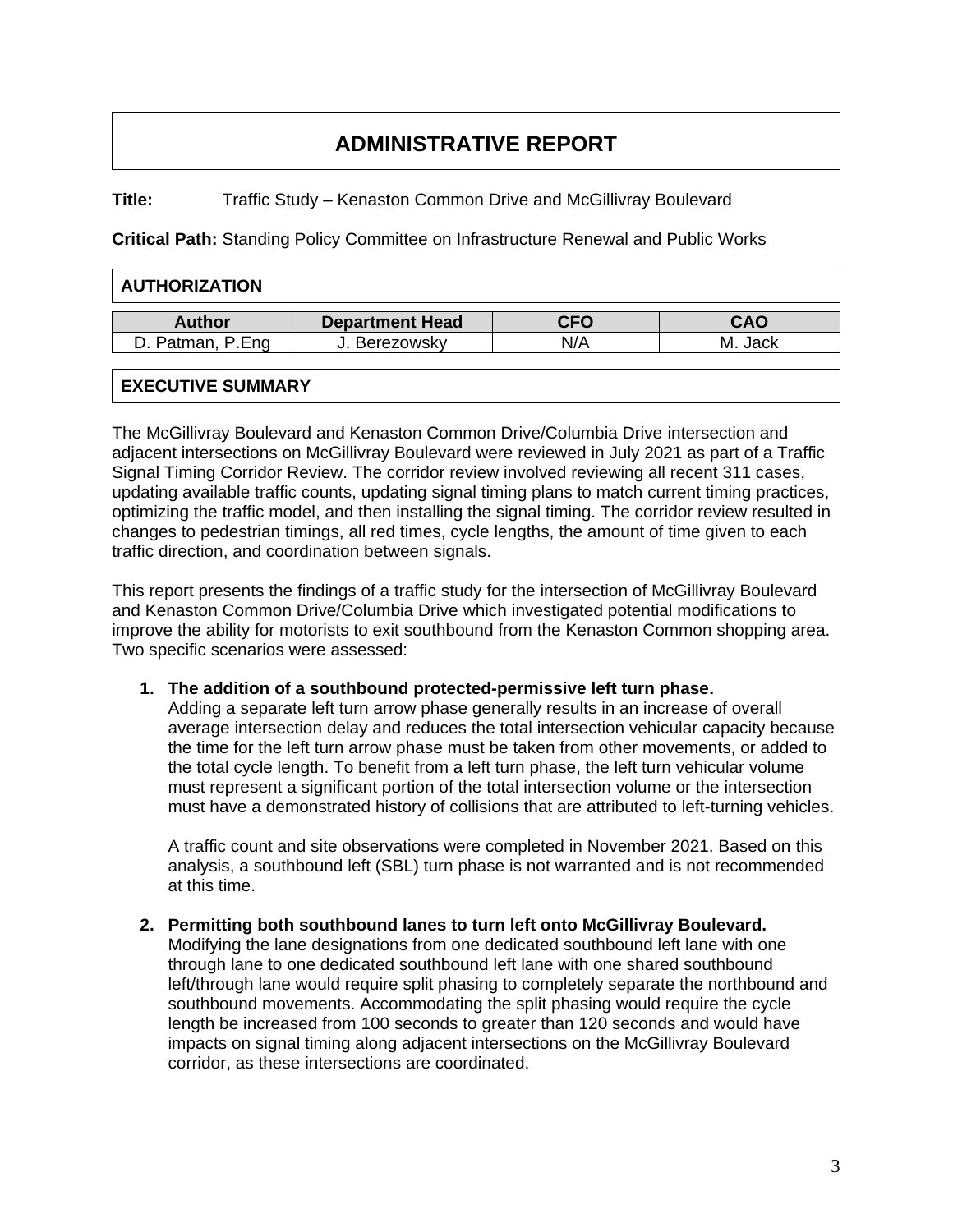The split phasing would decrease delays for the southbound movement but would increase delays for northbound, eastbound, and westbound traffic and would also likely increase delays at adjacent intersections on McGillivray Boulevard because of queuing. Modifying the lane designation to permit both southbound lanes to turn left onto McGillivray Boulevard is not recommended at this time.

Based on site observations of the intersection and the Synchro analysis, the highest delay for the southbound left movement is experienced on peak periods during the weekends. The signal timing plan for the intersection will be adjusted to provide a greater percentage of green time for the southbound movement on weekends, which will help reduce delay for southbound motorists.

## **RECOMMENDATIONS**

That this report be received as information.

# **REASON FOR THE REPORT**

On May 12, 2021; the Standing Policy Committee on Infrastructure Renewal and Public Works concurred in the recommendation of the Assiniboia Community Committee and directed the Winnipeg Public Service to report back in 150 days to determine if the following are warranted:

- 1. A left turn signal for traffic turning eastbound onto McGillivray Boulevard from Kenaston Common Drive; and
- 2. Allowing both southbound lanes on Kenaston Common Drive to turn left onto McGillivray Boulevard.

# **IMPLICATIONS OF THE RECOMMENDATIONS**

As this report is for information purposes only, there are no implications.

#### **HISTORY/DISCUSSION**

#### **BACKGROUND INFORMATION**

The following reasons for the request were included in the May 3, 2021 motion from the Assiniboia Community Committee:

- The Costco on Kenaston Common Drive has recently expanded their parking lot to accommodate an increase in customers.
- Southbound Kenaston Common Drive traffic volumes do not have sufficient time for a left turn onto McGillivray Boulevard, resulting in vehicles navigating the turn on yellows and sometimes red lights.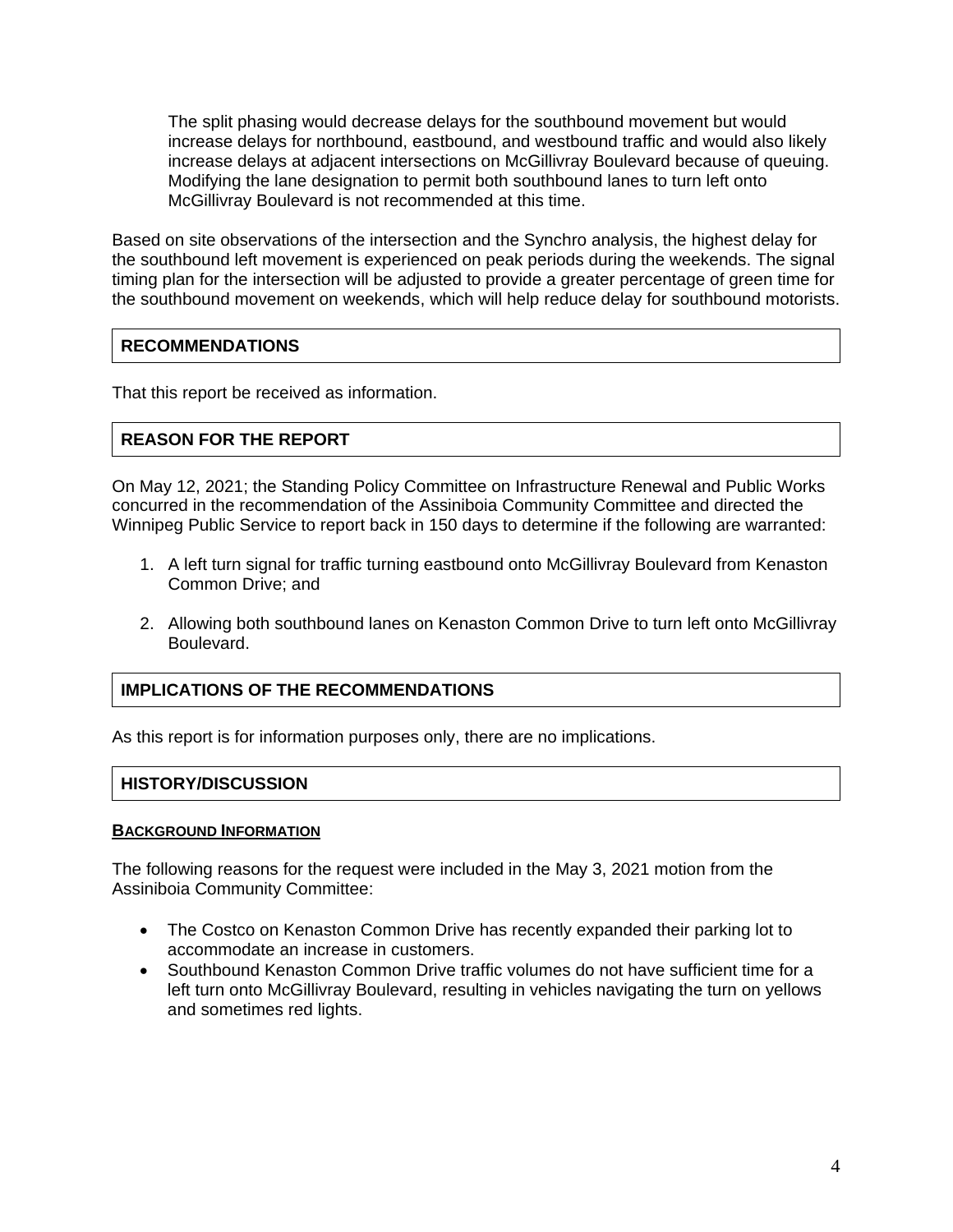# **TRAFFIC CHARACTERISTICS**

The intersection of McGillivray Boulevard and Kenaston Common Drive/Columbia Drive is illustrated in Figure 1. It is a signalized four-legged intersection that currently consists of the following approach geometry:

- The eastbound approach on McGillivray Boulevard consists of one left-turn lane (EBL), two through lanes, and one shared right-turn/through lane (EBTR).
- The westbound approach on McGillivray Boulevard consists of one left-turn lane (WBL), two through lanes (WBT), and one right-turn cut-off lane (WBR).
- The southbound approach on Kenaston Common Drive consists of one left-turn lane (SBL), one through lane, and one right-turn cut-off lane (SBTR).
- The northbound approach on Columbia Drive consists of one left-turn lane (NBL), two through lanes, and one right-turn cut-off lane (NBTR).



**Figure 1: McGillivray Boulevard and Columbia Drive/Kenaston Common Drive Intersection** (image source: City of Winnipeg iView)

McGillivray Boulevard is a four-lane divided Regional Street. It has a posted speed limit of 70 km/h and carries an average daily traffic (ADT) volume of approximately 14,300 vehicles (2018 Traffic Flow Map) on this segment.

Columbia Drive is a four-lane divided collector street that provides access to the community of Whyte Ridge. It has a default speed limit of 50 km/h and carries an ADT volume of approximately 10,850 vehicles (based on the closest volume count).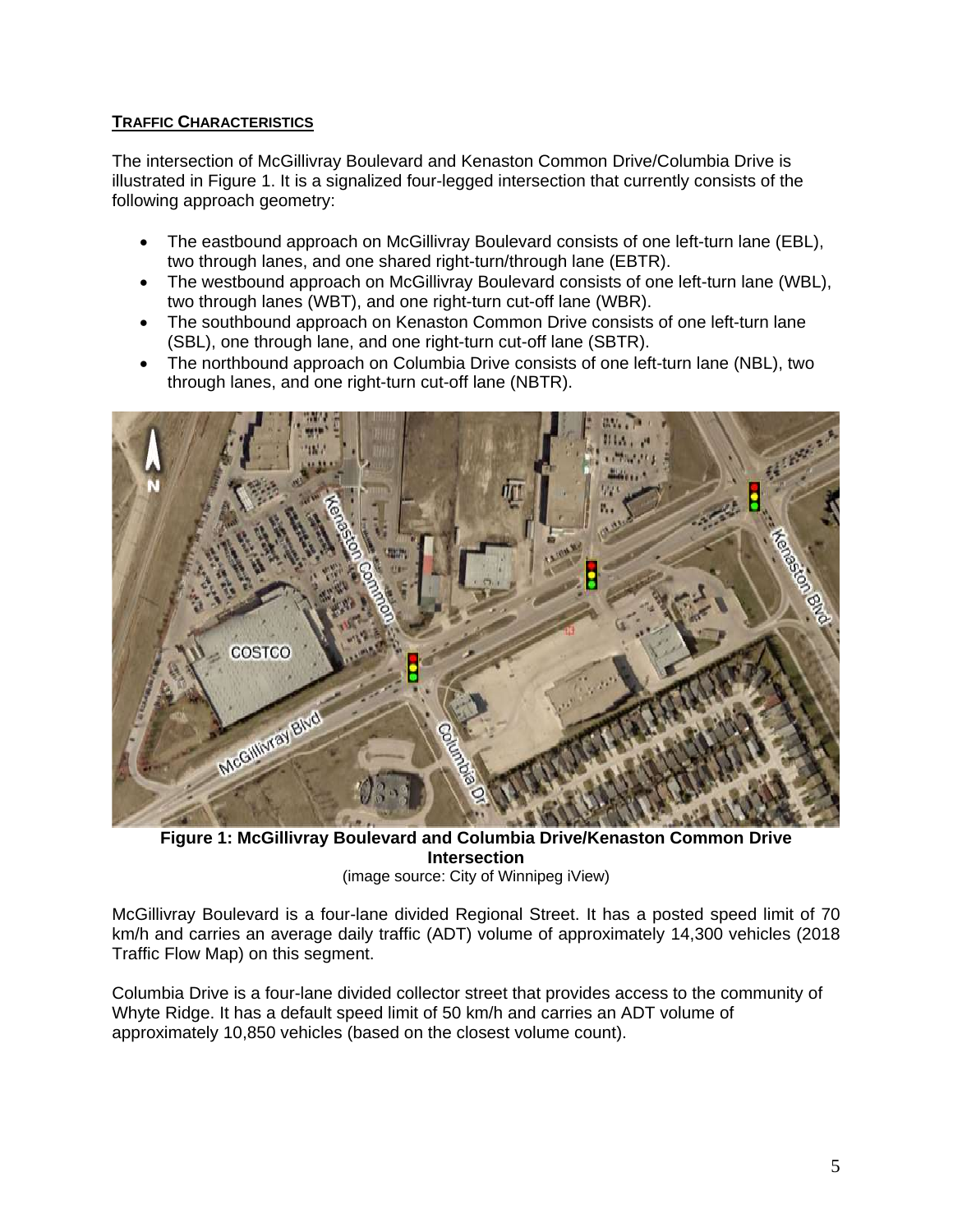Kenaston Common Drive is a four-lane undivided roadway providing access to the Kenaston Common commercial area. The roadway is not owned and maintained by the City of Winnipeg, it is part of the internal roadway network of the Kenaston Common shopping area.

## **ADDITION OF A SOUTHBOUND PROTECTED LEFT TURN SIGNAL PHASE**

#### **Left Turn Phase – Warrant Criteria and Evaluation**

Motorists may turn left on a green ball signal indication at signalized intersections after yielding the right-of-way to opposing vehicular and pedestrian traffic. Adding a separate left turn arrow phase generally results in an increase of overall average delay and reduces the total intersection vehicular capacity because the time for the left turn arrow phase must be taken from other movements at the intersection, or added to the total cycle length. Therefore, to benefit from a left turn phase, the left turn vehicular volume must represent a significant portion of the total intersection volume and experience delays in excess of one signal cycle on a regular basis.

The Public Service has a Technical Guideline and Practice it uses for warranting implementation of a left turn phase, developed from the Manual of Uniform Traffic Control Devices for Canada (MUTCDC); a national guideline. A traffic count and vehicle observations were completed in November 2021 to evaluate the warrant. To warrant installation of a separate left turn phase, criteria 'a' and at least one of the additional secondary criteria 'b-e' must be met:

a) The left turn demand must exceed two vehicles per signal cycle (60 vehicles per hour) for at least four hours of a typical weekday.

This warrant criterion is met. The left turn demand is 7 - 8 vehicles per signal cycle which greatly exceeds the requirement of two vehicles per signal cycle.

b) More than 25% of the left-turning volume must be delayed by more than one signal cycle during the highest hour during the peak traffic period.

This warrant criterion is NOT met. During the weekday PM peak period, approximately 12% of the left-turning volume is delayed by more than once signal cycle. During the weekend peak period approximately 20% of the left-turning volume is delayed by more than one signal cycle.

c) More than 12 collisions involving left-turning motorists (same approach) for the most recent three-year reporting period.

This warrant criterion is NOT met. There have been 7 reported collisions during the three-year period 2017-2019 (0 fatal collisions, 4 injury collisions, and 3 property damage-only collisions).

- d) The average number of left turns during the intergreen (the time between the green signal displays, i.e. the amber and red signal displays) exceeds 2.0 PCUs (Passenger Car Units). The PCU count does not include vehicles established in the intersection during the green phase and clearing on the amber/red phases. This warrant criterion is NOT met. There were fewer than 2 PCUs completing left turn on the intergreen.
- e) The left-turn transit demand exceeds 3 in-service vehicles per hour.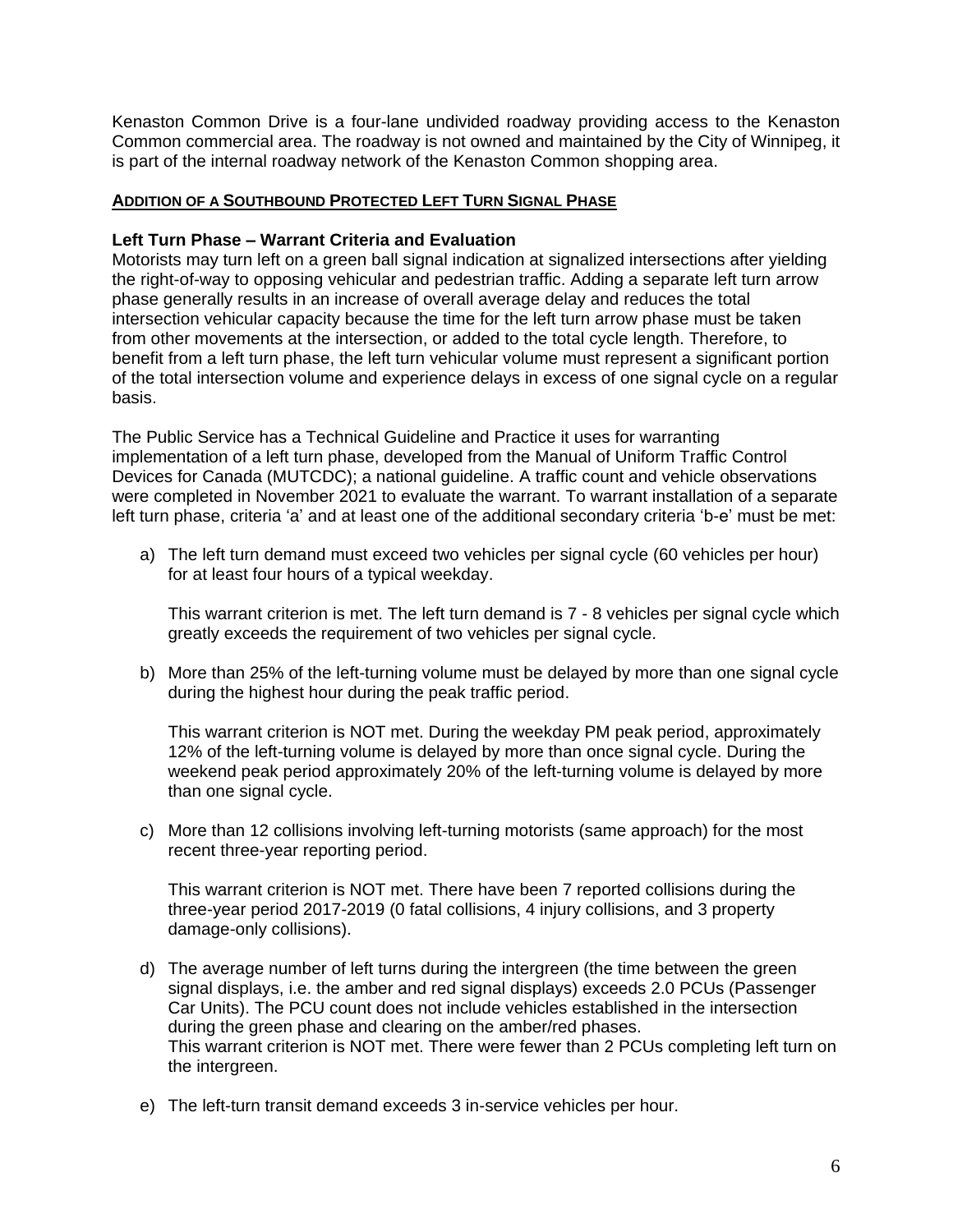This warrant criterion is NOT met. The only transit route that requires this turning movement is the route 677. This route has a maximum frequency of 3 buses per hour during the weekday peak period. The Winnipeg Transit Master Plan (both short and long term scenarios) will be removing this turning movement.

None of the secondary warrant criteria are met and the left turn signal phase is not warranted.

#### **Left Turn Phase Traffic Operations Analysis**

Although not warranted, a detailed Synchro traffic operations analysis was completed to determine the potential impacts to vehicular delay. To analyze the level of service impacts of adding a southbound-left (SBL) phase for traffic turning from Kenaston Common Drive onto McGillivray Boulevard, the following three scenarios were modeled in Synchro traffic software for the average, PM peak period, and weekend peak period:

- **Scenario 1: Existing phasing (100 second cycle).** All Scenario 1 signal timing plans use a 100 s cycle length to maintain coordination with the surrounding intersections.
- **Scenario 2: Adding a protected-permissive SBL phase with a 120 second cycle.** The addition of a leading SBL phase requires a longer 120 s cycle length to accommodate the later start of the crosswalk phase in the cycle; the surrounding intersections on McGillivray Boulevard would also need to be changed to match the 120 s to maintain coordination. The east crosswalk (ExW) has a relatively long crossing distance at this location due to the wide median, resulting in a long duration pedestrian phase. Depending on the length of the preceding SBL phase, the ExW either does not fit within a 100 s cycle or would result in phase lengths that are significantly limited in flexibility within the 100s cycle.
- **Scenario 3: Adding a protected-permissive SBL phase while maintaining the 100 second cycle.** This scenario maintains the existing 100 s cycle length but would have to skip the left turn arrow phase whenever a pedestrian call was made to the ExW, as the crosswalk phase and SBL cannot both be accommodated during a 100 s cycle length.

Traffic volumes counts were completed in November 2021 for the traffic modelling. The results for each scenario in terms of the volume to capacity ratio (v/c), delay, and level of service (LOS, rated by letter grade from A to F) are provided in Table 1, Table 2, and Table 3 for the average, Weekend, and PM peak, respectively. The delay reported in the tables is the total average delay given by Synchro.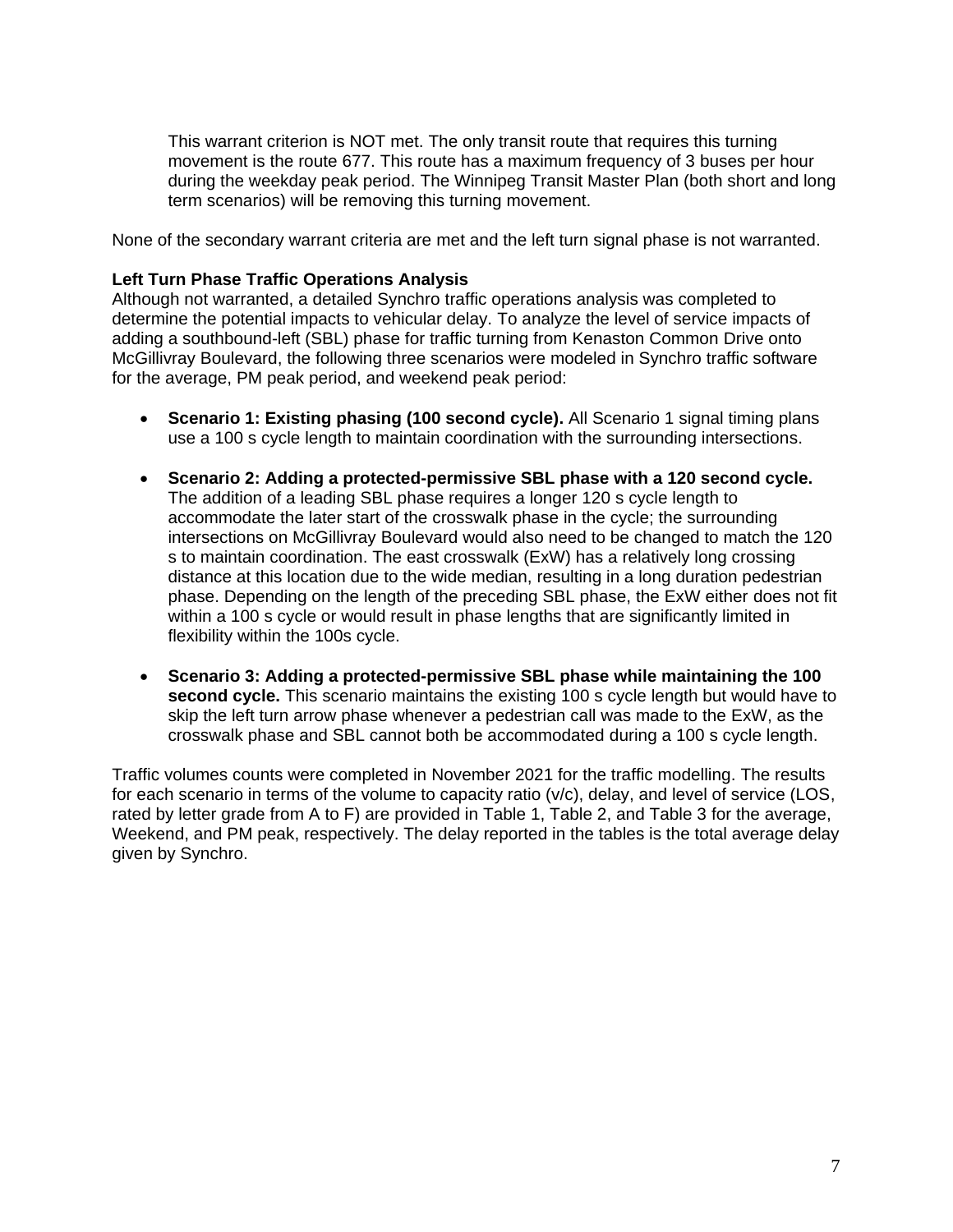| <b>Model</b>                                         |             | Int.                     | <b>EBL</b> | <b>EBTR</b> | <b>WBL</b> | <b>WBT</b> | <b>WBR</b>     | <b>NBL</b> | <b>NBTR</b>  | <b>SBL</b> | <b>SBTR</b>  |
|------------------------------------------------------|-------------|--------------------------|------------|-------------|------------|------------|----------------|------------|--------------|------------|--------------|
| <b>Scenario 1</b><br><b>Existing</b><br>100 s Cycle  | v/c         | $\overline{\phantom{a}}$ | 0.47       | 0.35        | 0.61       | 0.36       | 0.41           | 0.14       | 0.25         | 0.89       | 0.51         |
|                                                      | Delay (s)   | 24.9                     | 53.8       | 26.6        | 44.7       | 18.4       | 3.1            | 19.6       | 11.0         | 54.0       | 23.5         |
|                                                      | LOS         | $\mathbf C$              | D          | C           | D          | B          | $\overline{A}$ | B          | B            | D          | $\mathsf{C}$ |
| <b>Scenario 2</b><br><b>SBL Phase</b><br>120 s Cycle | $v/c$ (max) | $\overline{\phantom{a}}$ | 0.49       | 0.37        | 0.56       | 0.37       | 0.41           | 0.18       | 0.38         | 0.75       | 0.46         |
|                                                      | Delay (s)   | 29.4                     | 63.1       | 33.1        | 59.4       | 31.8       | 5.2            | 37.2       | 21.3         | 36.2       | 24.8         |
|                                                      | <b>LOS</b>  | C                        | E          | C           | E          | C          | A              | D          | C            | D          | C            |
| <b>Scenario 3</b><br><b>SBL Phase</b><br>100 s Cycle | v/c         | $\overline{\phantom{a}}$ | 0.46       | 0.35        | 0.60       | 0.37       | 0.41           | 0.38       | 0.67         | 0.76       | 0.51         |
|                                                      | Delay (s)   | 27.1                     | 52.1       | 26.1        | 54.3       | 26.4       | 5.0            | 49.5       | 29.3         | 34.1       | 23.7         |
|                                                      | <b>LOS</b>  | $\mathbf c$              | D          | C           | D          | C          | A              | D          | $\mathsf{C}$ | C          | C            |

#### **Table 1: Average Peak Scenarios**

#### **Table 2: Weekend Peak Scenarios**

| <b>Model</b>                                         |             | Int.                         | <b>EBL</b> | <b>EBTR</b> | <b>WBL</b> | <b>WBT</b> | <b>WBR</b>     | <b>NBL</b> | <b>NBTR</b>    | <b>SBL</b> | <b>SBTR</b>  |
|------------------------------------------------------|-------------|------------------------------|------------|-------------|------------|------------|----------------|------------|----------------|------------|--------------|
| <b>Scenario 1</b><br><b>Existing</b><br>100 s Cycle  | v/c         | $\qquad \qquad \blacksquare$ | 0.68       | 0.48        | 0.90       | 0.43       | 0.53           | 0.25       | 0.27           | 1.00       | 0.52         |
|                                                      | Delay (s)   | 31.6                         | 66.0       | 30.4        | 65.3       | 23.1       | 5.1            | 21.5       | 8.3            | 76.9       | 22.8         |
|                                                      | <b>LOS</b>  | C                            | E          | C           | E          | C          | $\overline{A}$ | C          | $\overline{A}$ | E          | $\mathsf{C}$ |
| <b>Scenario 2</b><br><b>SBL Phase</b><br>120 s Cycle | $v/c$ (max) | $\blacksquare$               | 0.65       | 0.46        | 0.83       | 0.41       | 0.51           | 0.38       | 0.47           | 0.85       | 0.51         |
|                                                      | Delay (s)   | 33.5                         | 71.2       | 35.8        | 75.9       | 34.2       | 5.7            | 47.4       | 19.3           | 43.3       | 25.9         |
|                                                      | LOS         | C                            | E          | D           | E          | C          | A              | D          | B              | D          | C            |
| <b>Scenario 3</b><br><b>SBL Phase</b><br>100 s Cycle | v/c         | $\overline{\phantom{0}}$     | 0.67       | 0.44        | 0.89       | 0.40       | 0.51           | 0.70       | 0.70           | 0.85       | 0.56         |
|                                                      | Delay (s)   | 32.0                         | 64.0       | 28.6        | 78.5       | 28.4       | 5.4            | 73.1       | 24.5           | 41.3       | 24.4         |
|                                                      | <b>LOS</b>  | C                            | E          | C           | E          | С          | A              | E          | C              | D          | C            |

#### **Table 3: PM Peak Scenarios**

| <b>Model</b>                                         |             | Int.                     | <b>EBL</b> | <b>EBTR</b> | <b>WBL</b> | <b>WBT</b> | <b>WBR</b>     | <b>NBL</b> | <b>NBTR</b> | <b>SBL</b> | <b>SBTR</b> |
|------------------------------------------------------|-------------|--------------------------|------------|-------------|------------|------------|----------------|------------|-------------|------------|-------------|
| <b>Scenario 1</b><br><b>Existing</b><br>100 s Cycle  | v/c         | $\overline{\phantom{a}}$ | 0.47       | 0.51        | 0.76       | 0.34       | 0.34           | 0.82       | 0.28        | 0.89       | 0.80        |
|                                                      | Delay (s)   | 30.3                     | 53.9       | 28.8        | 42.1       | 14.5       | 2.7            | 74.6       | 12.8        | 62.9       | 40.6        |
|                                                      | <b>LOS</b>  | C                        | D          | C           | D          | B          | $\overline{A}$ | E          | B           | E          | D           |
| <b>Scenario 2</b><br><b>SBL Phase</b><br>120 s Cycle | $v/c$ (max) | $\overline{\phantom{a}}$ | 0.48       | 0.54        | 0.72       | 0.35       | 0.34           | 0.67       | 0.45        | 0.78       | 0.73        |
|                                                      | Delay (s)   | 34.6                     | 63.1       | 35.4        | 56.6       | 24.8       | 3.9            | 66.5       | 23.7        | 46.7       | 40.1        |
|                                                      | <b>LOS</b>  | D                        | E          | D           | E          | C          | A              | E          | C           | D          | D           |
| <b>Scenario 3</b><br><b>SBL Phase</b><br>100 s Cycle | v/c         | $\overline{\phantom{a}}$ | 0.46       | 0.55        | 0.75       | 0.36       | 0.35           | 0.82       | 0.53        | 0.81       | 0.76        |
|                                                      | Delay (s)   | 32.1                     | 53.1       | 29.9        | 52.3       | 21.8       | 3.8            | 83.3       | 22.6        | 46.3       | 37.1        |
|                                                      | <b>LOS</b>  | C                        | D          | C           | D          | C          | $\mathsf{A}$   | F          | C           | D          | D           |

In general, the addition of a SBL protected-permissive left turn phase improves the level of service for the SBL while increasing delays for northbound and eastbound/westbound traffic:

- For the SBL vehicle movement, the addition of a protected-permissive SBL phase decreased the v/c ratio and delay for all time periods.
- For eastbound/westbound traffic, the addition of the SBL phase generally increased the delay for time periods under both Scenario 2 and 3.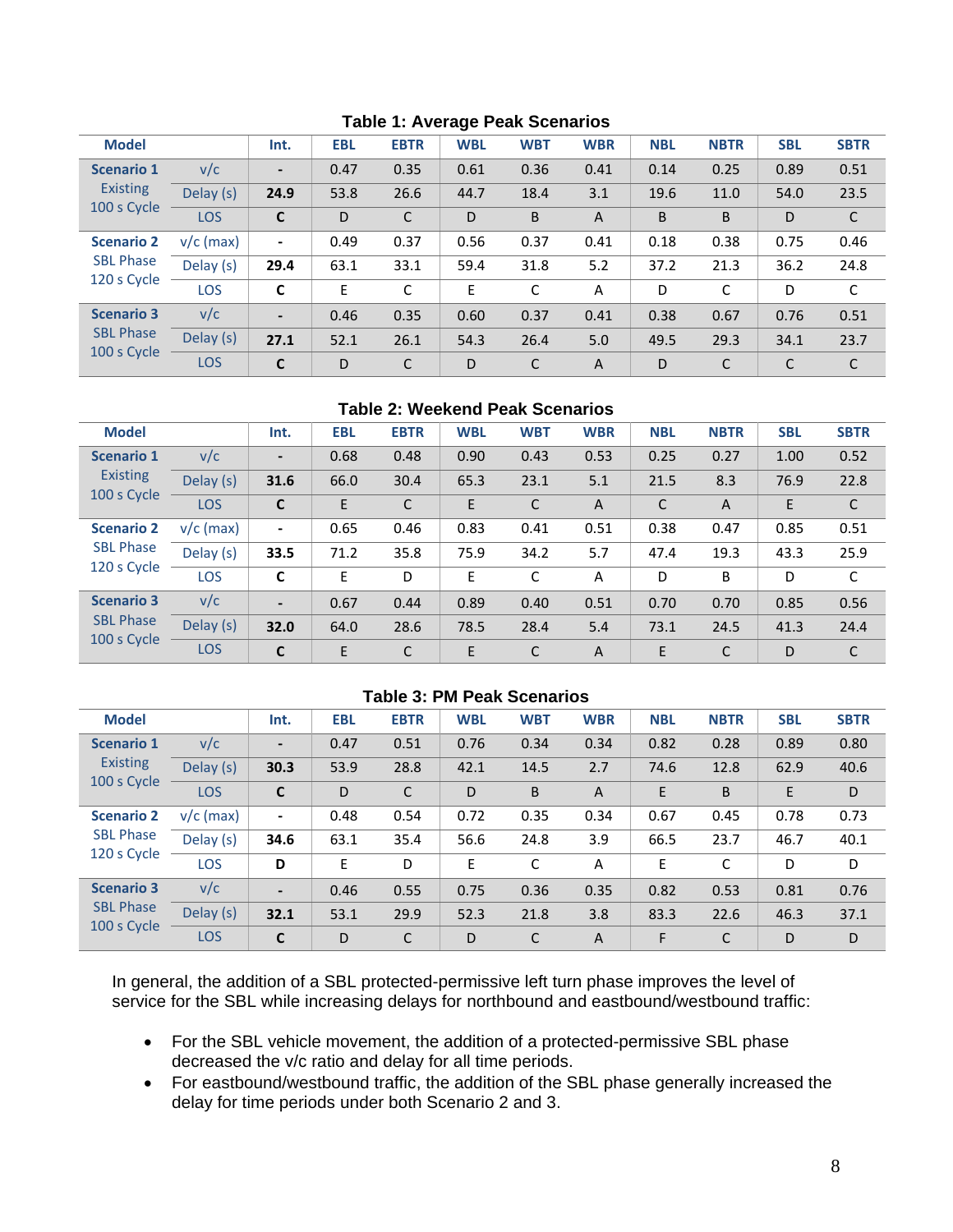• The addition of the SBL phase resulted in an increase to overall intersection delay for all time periods under both Scenario 2 and 3.

#### **PERMITTING BOTH SOUTHBOUND LANES TO TURN LEFT ONTO MCGILLIVRAY BOULEVARD**

Modifying the lane designations from a dedicated SBL and one through lane to a dedicated SBL lane and a shared SBL/SB lane would require that the SBL be a protected only left turn and the use of split phasing. Split phasing is a traffic signal operation where all southbound movements (i.e. SB/SBL and the eastside crosswalk) start and terminate together and then all northbound movements (i.e. NB/NBL and the west crosswalk) start and terminate together.

Without split phasing, if one phase terminated earlier than the other, the shared SB/SBL lane may be blocked by a vehicle stopped for the earlier terminated phase while the other phase is still on, which creates an undesirable situation because no SB vehicles can proceed despite the SB green light. Furthermore, split phasing also presents similar, but exacerbated cycle length issues that were described in the previous report section. A cycle length increase would be required at this intersection to accommodate split phasing along with updates to the surrounding intersections along McGillivray Boulevard to maintain coordination. Further investigation would be required to determine the exact cycle length required for split phasing; however, an initial review shows the cycle length would likely be greater than 120 s.

#### **ADDITIONAL ANALYSIS**

Based on site observations of the intersection and the Synchro analysis, the highest delay for the southbound left movement is experienced on peak periods during the weekends. The signal timing plan for the intersection will be adjusted to provide a greater percentage of green time for the southbound movement on weekends, which will help reduce delay for southbound motorists.

#### **FINANCIAL IMPACT**

**Financial Impact Statement Date:**  January 27, 2022

# **Project Name:**

**Traffic Study – Kenaston Common Drive and McGillivray Boulevard**

#### **COMMENTS:**

There is no financial impact associated with the recommendation of this report.

*"signed by J. Ruby, CPA, CA"* J. Ruby CPA, CA Manager of Finance & Administration